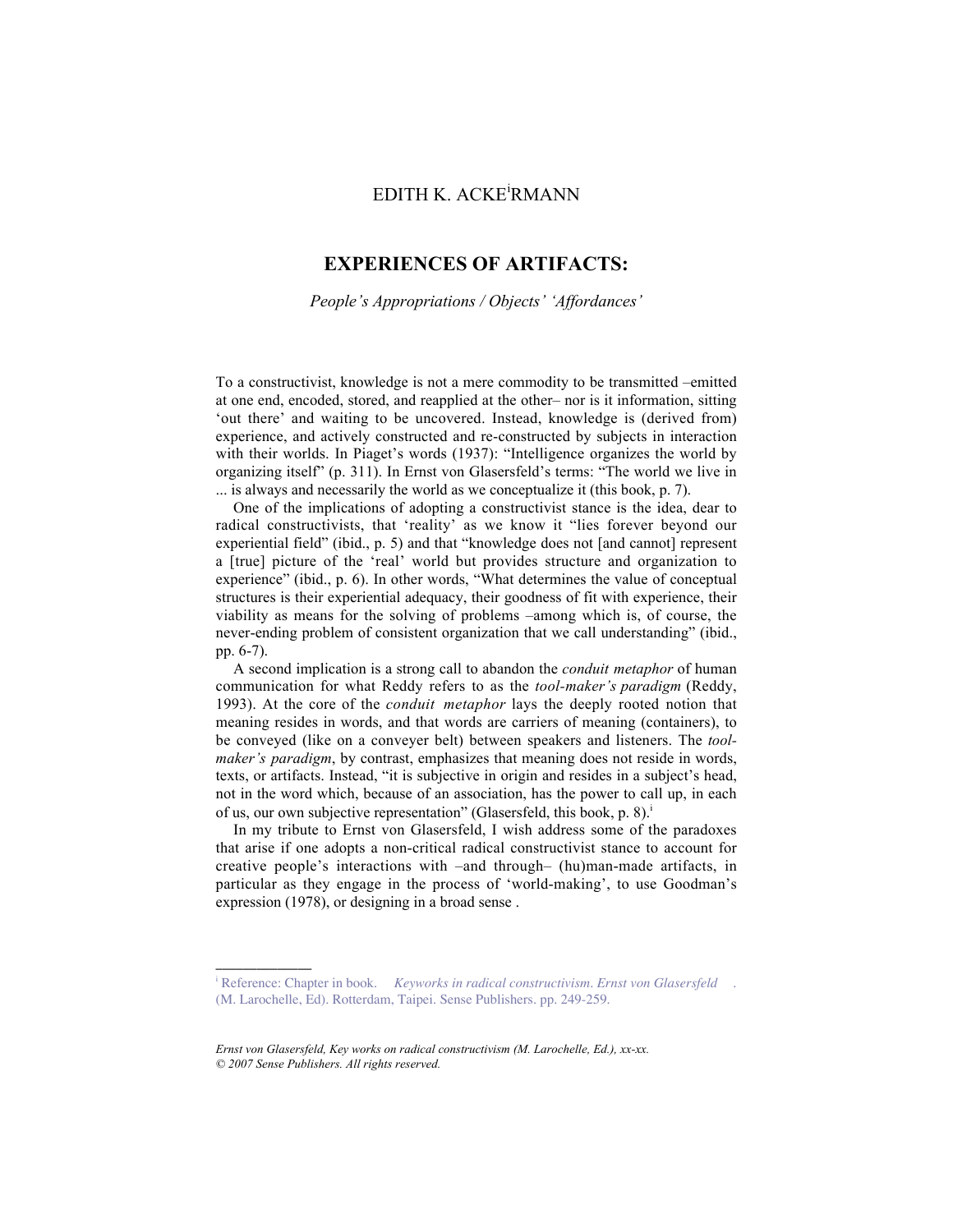## CONSTRUCTIVISM AND THE PRACTICE OF DESIGN

Designing (*projettare* in Italian) can be seen as the flipside of reflective abstraction: an iterative process of mindful concretization, or materialization of ideas (*concrétisation réfléchie* in French).<sup>ii</sup> To design is to give form, or expression, to inner feelings and ideas, thus projecting them outwards, making them tangible.

In the practice of design, the purpose is not to represent what is out there (or model how things are) but to imagine what is not (or envision how things could be) and to bring into existence what is imagined. Creators are fabricators of possibilities embodied: They both make and make-up things! Important here is the notion that a designer's projections emerge through a conversation with –and through– their own and other people's externalizations. The nature and quality of this conversation are a key to all forms of learning, and paramount to intelligence itself. In Schön's terms, learning *is* designing, and designing *is* a conversation with –and through– artifacts (Schön, 1983, p. 76).

In what follows, I explore why treating our own externalizations *as-if* they had an existence, beyond our immediate rapports with them, is a viable mental attribution –even if we know that we cannot know their whereabouts. In substance, expecting our creations to have integrity (lending them autonomy, permanence, identity) while remaining mindful of their qualities (letting them 'speak' and celebrating them for what they are, at the risk of over-interpreting) are two facets of cognitive adaptation, as defined by Piaget.<sup>iii</sup> Their function is to elevate human transactions (between me/not me) beyond blind projections, or assimilation pure, with its unfortunate consequence: reducing anything that is other to a mirror-of-me (over assimilation).

As Ernst von Glasersfeld remarks: Vico saw long ago that "facts are made by us and our way of experiencing, rather than given by an independently existing objective world. But that does not mean that we can make them as we like. They are viable facts as long they do not clash with experience, as long as they remain tenable in the sense that they continue to do what we expect them to do" (this book, p. 7).

Along with Piaget, I think that attributing, or projecting, meaning in the objects of our experience is a pillar of cognitive adaptation.<sup>iv</sup> In contrast to Piaget, I put more emphasis on the accommodative pole of human adaptation –which does not come without complications within a constructivist framework.<sup>v</sup>

I explore some of the pragmatic, ecological, and epistemological consequences that arise if one opens this Pandora box. I wonder in particular: 1. How can designers take responsibility for the qualities of their creations if they assume –I caricature the constructivist stance– that people will use them as Rorschach stains any way? 2. Beyond setting limits to our actions and/or clash with our expectations, what qualities does it take for an artifact be able to call up, in each of us, our own subjective representation?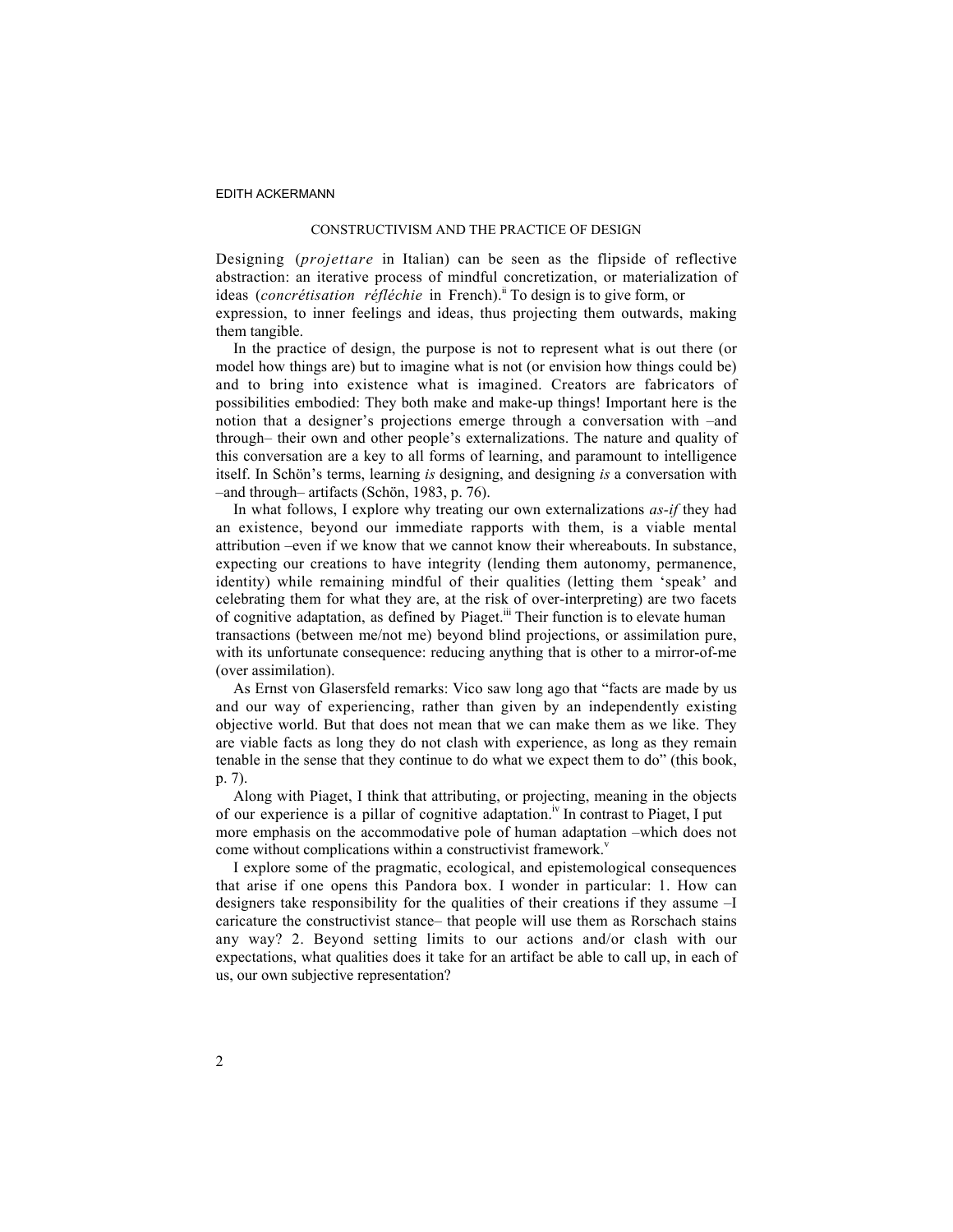#### PEOPLE AS WORLD-MAKERS AND WORLD READERS

#### *People are 'world-makers'*

People spend a great deal of their time carving out their niches –virtual and physical– so that they fit their needs, support their purposes, and augment their potential. They build cities, homes, and furniture, they invent computers and airplanes, and they create alphabets, geometries, and musical scores. Young and old, they give form or expression to their ideas. People are also busy keeping track of their experience and leaving traces behind. They mark their grounds to find their ways, and they use the marks they leave behind as anchors to orient themselves. Newcomers to a culture are left to live with the marks traced by others.

Early on, children learn to set the stages and to build the props, which enable them to best explore, enact, and ultimately work through many intriguing or captivating events. As they reach their second birthday (with the apparition of the symbolic function), most children engage in pretend or fantasy play. As they recast their experience on a make believe-ground (do *as if*), young pretenders bring their feelings and ideas to life and, by the same token, make their dreams come true. This act of projection enables them to revisit personal experience *as if* it was nottheirs, and, through this act of distancing, engage in a dialogue that brings about greater intimacy and deeper understanding.

## *People are 'world-readers'*

People 'read' meaning into existing forms, be they their own or those produced by other, and they do so in creative ways. Readers, in other words, are in no way passive consumers. Instead, they engage designed artifacts by reconstructing them through the lens of their interests and experience.

In the same way that designers are readers (they constantly reedit their drafts), readers are constructors. As Bordwell mentions about film audiences: "The artwork sets limits on what the spectator does. But within these limits, the viewer literally *recasts the play*" (Bordwell, 1986, p. 30). Viewers impose their order upon things by rearranging or replacing clues, by filling in blanks or 'creating phantoms', by ignoring clues, and by forcing causal-temporal connections. In Piaget's words, world-readers assimilate incoming signals (in this case, a narrative unfolding) to feed their views (they interpret them through the lens of previously reconstructed experience) and they accommodate their views only in so far as some unexpected puzzlements or surprises are called upon by the materials.

## ARTIFACTS AS INTERLOCUTORS

## *Artifacts set limits to people's reconstructions*

They do so by opening up greater or lesser mental elbowroom (*Spielraum* in German) for personal interpretation. Indeed, to suggest that readers *recast the plot* does not entail that they do so from scratch. Instead, people compose with what is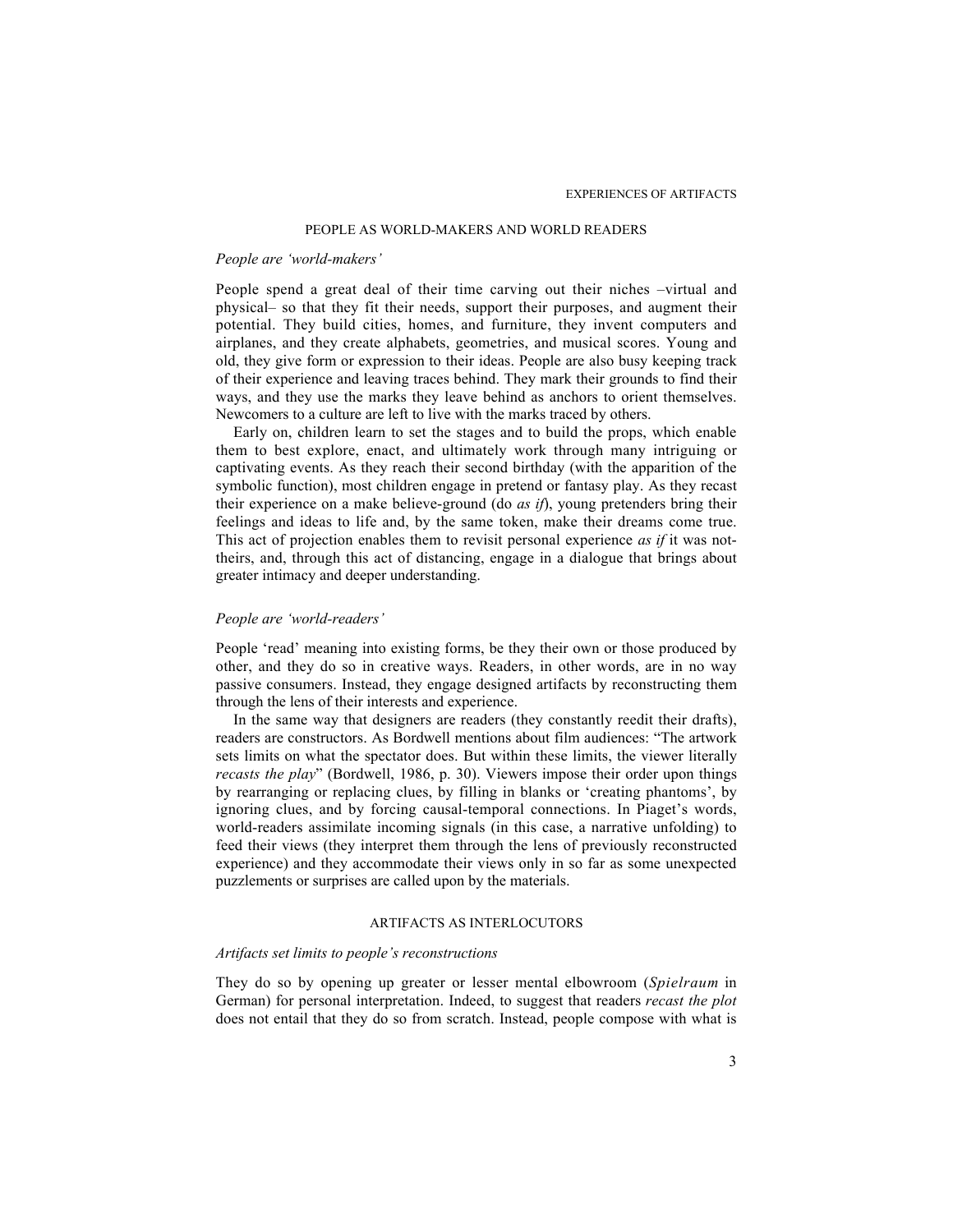offered by the materials –one may say with what the materials evoke– to improvise their part.

For a text, like any other artifact, to capture our imagination, it has to embark us in a journey filled with wonders and surprises. At the same time, it needs to provide the right balance of freedom and structure to allow for personal reconstruction. A setting that gives out all its secrets before you even start wondering is disengaging because it excludes you as a partner. A setting that offers no resistance at all is disengaging because it is predictable (too malleable, it mirrors). Both will not have much evocative, or holding power. Objects (*Gegenstaende* in German) stand against our tendency to blindly assimilate them.

## *Learning as a conversation with artifacts*

People learn by switching roles from being producers to being critics, from being actors to being audiences, from holding the stage to moving into the background. People also zone in and out of situations to change their stance. In other words, no matter how embedded we are in a situation there comes a time when we distance ourselves to look at things from afar. Putting on a critic's hat and shifting perspectives enable us to engage our own creations *as-if* they had been produced by 'another' or existed independently, and then, reengage them again (Ackermann, 1996).

As designers converse with their externalizations, they usually start a dialogue with a whole range of interlocutors, imaginary or 'real', to whom they address their work and from whom they borrow, or draw inspiration (Valéry, 1940). As soon as an idea takes shape, or form, it gains both a physical and a social existence (Habraken, 1985). It is not exaggerated to say that while interacting with the world, a creator's mind moves both in-and-out of its own expressions (from production to critic), and back-and-forth from itself (to include viewpoints of others).

## MINDS ENGAGE FORMS AND FORMS ENGAGE MINDS: RADICAL CONSTRUCTIVISM IN QUESTION

## *Strengths*

Radical constructivism offers a solid framework to discuss how meaning is constructed and interpreted through form.

Based on the assumption that any organism, to be viable, needs to carve a niche within a world too big to ensure anyone's survival, radical constructivists remind us that if the world appears to us as we see it, it is not because it is made that way, but because we are made the way we are (Watzlawick, 1984)! In other words, reality takes on un-recognizable facets when captured trough the prisms of different creatures. Conversely, what we think of as 'shared realities' feel shared because they are produced and recognized by minds of a similar kind.

Ernst von Glasersfeld makes a compelling case for why taken-for-shared stabilities are not true to reality but akin to the organism's survival and growth.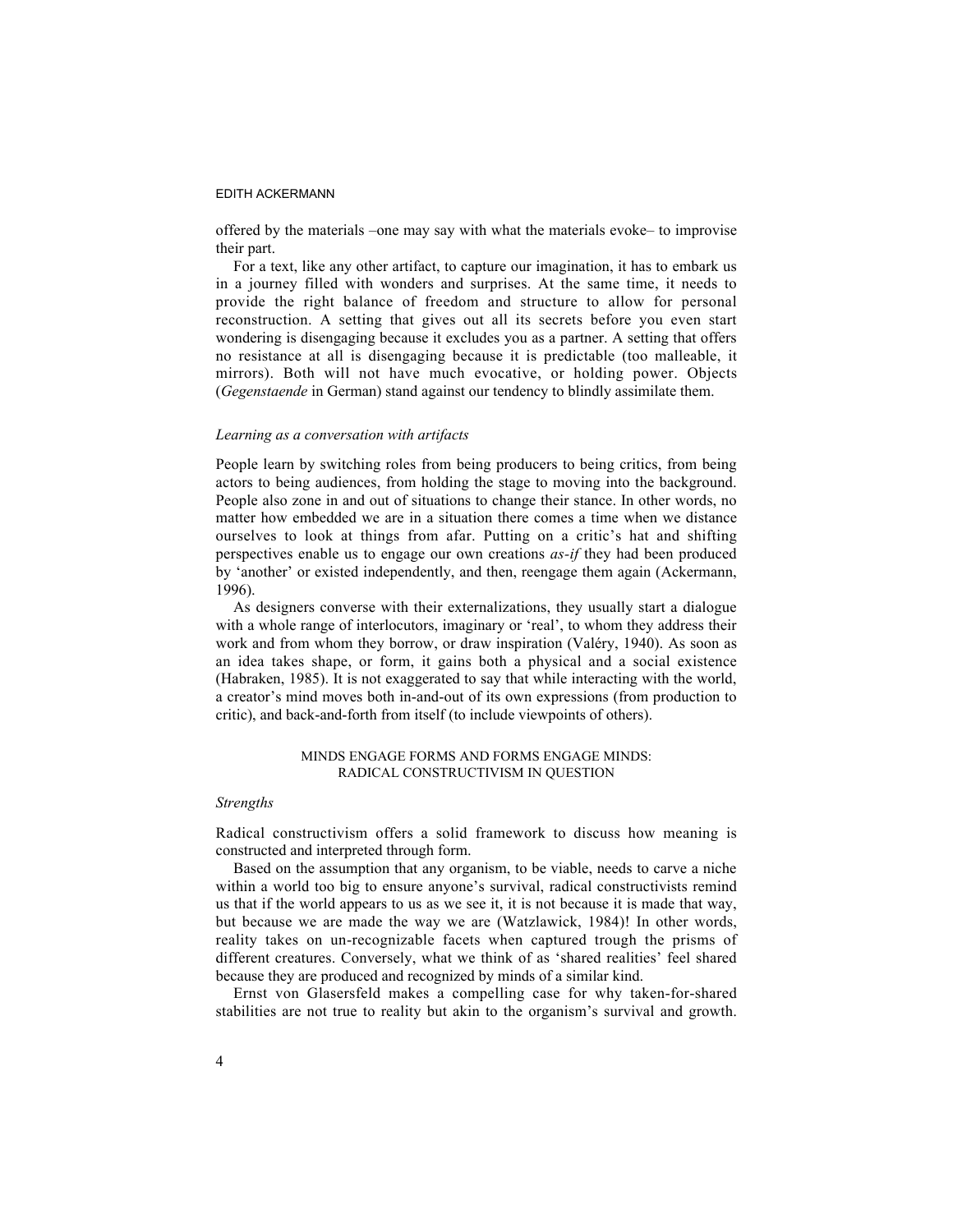Early on, human infants make sense of their experience by building s*tabilities* in the world. These stabilities, or cognitive invariants as Piaget refers to them, are constructs of the mind. Object permanency, conservation of object-size, and the creation of a coordinate system to situate objects and movements in space, are examples of cognitive invariants built by humans in interaction with their world. Creating invariants is a needed self-orienting device invented by intelligent organism to find their ways, or survive (Ackermann, 2004).

#### *Limitations*

While offering a solid framework to discuss how meaning is constructed and interpreted through form, radical constructivism leaves partially unanswered the question of how forms engage minds. At the cost of caricaturing, let me put it this way: fellow constructivists seem to ignore that, once launched, an artifact takes on a life of its own, thus transcending both the author's intentions and any singular act of interpretation.

As fellow humans, we share (or think we share) enough common ground that we sometimes forget that "what we know depends on how we came to know it!" (Watzlawick, 1984, p. 9). We then act *as-if* our invented realities had always been there and we rely on them –and refer to them– as tangible and shareable entities (objects to think with, and relate through).

In other words, as they interact with people and things, intelligent beings tend to exaggerate both what they have in common and how stable our world is. While this amnesia is a problem to constructivists, it is also a viable strategy when it comes to designing artifacts for others to live or learn in: Lending autonomy and existence, we posit, sharpens our sensitivity to –and respect of– their qualities, independent of their author's intentions and our immediate relation with them.

## EVOCATIVE POWER OF (HU)MAN-MADE ARTIFACTS

## *Objects' affordances*

Norman (1988) introduced the term 'affordance' to refer to an object's ability to signal its potential uses. Borrowing from Gibson, he used the word to gauge the qualities of everyday object. To Norman, a poorly designed object is one that fails to signal its built-in affordances. As an example, a lamp that does not tell you how to switch it on, a doorknob that remains ambiguous as to whether it wants to be pushed or pulled, or a panhandle that confuses you: "hold me/do not hold me" (i.e., I burn you if you do, I let you down if you do not).

The concept of affordance, while limited to uses, provides a first step toward understanding how forms engage minds. It highlights that indeed human-made artifacts signal potential usages through their built-in features, or embedded qualities.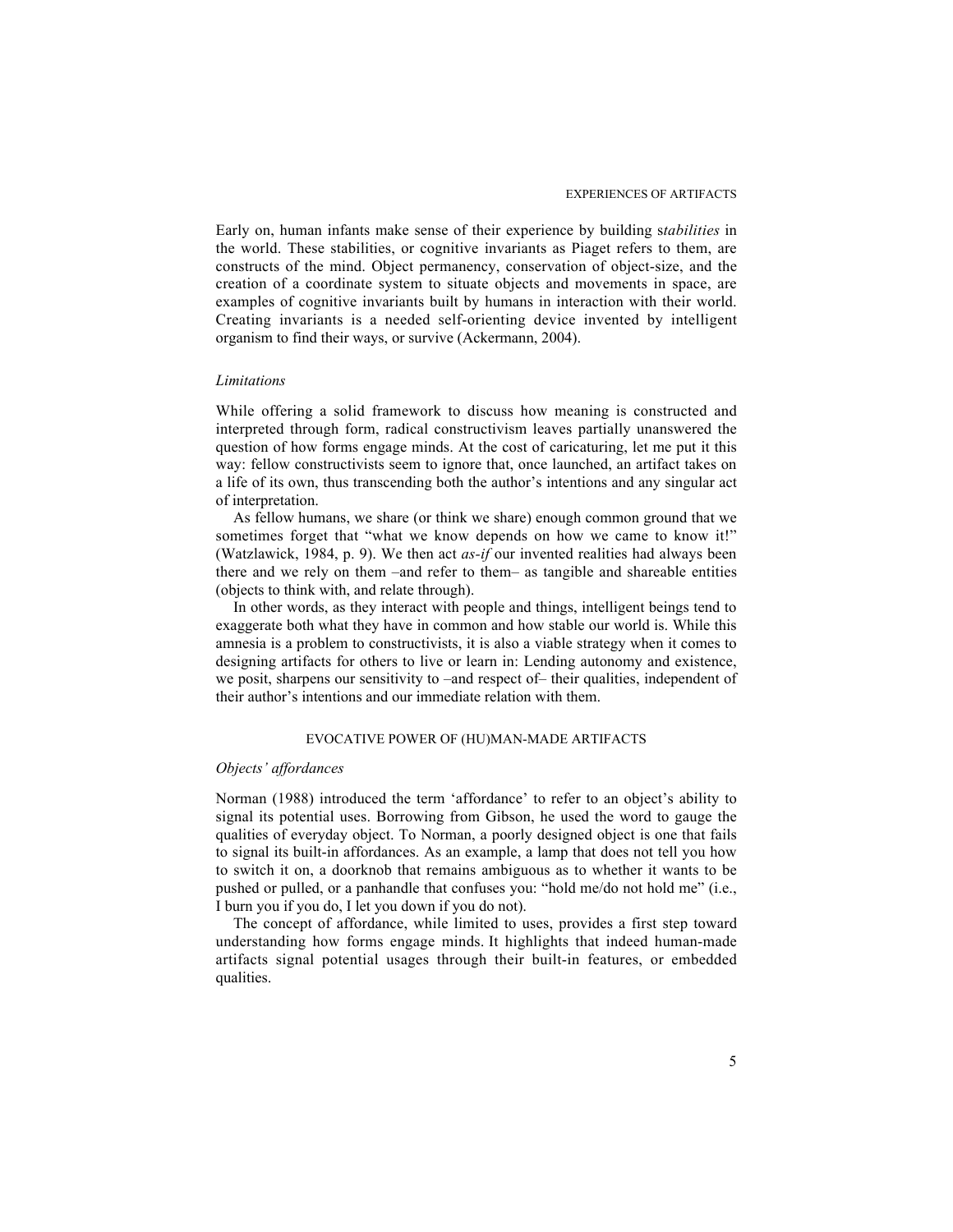## *Genius loci!*

In '*Poetics of Space*', the French philosopher Gaston Bachelard further explores why humans can be deeply moved by what he calls *felicitous* objects or places, and why felicitous objects and places can, in turn, be said to *reverberate* atmospheres, or ambiances, in ways that capture human imagination (Bachelard, 1964). To Bachelard, felicitous objects and spaces (things able to transport us) cannot and should not be characterized by functionality alone. Instead, they attract us because they have become topographies of our intimate being. As such, they 'speak a language' that enters in resonance with felt human aspirations.

Even a doorknob, to take a previous example, could become a felicitous object if it did not just call up our urge to 'push or pull to enter'. It too could retain our attention, suspend our breath and, why not, slow down our steps, by conveying something that speaks to, or evokes, our experience of passage between places. Everyday objects could speak a language much more un-tangible and rich, in resonance with our being and aspirations. Ideally, designers could endow objects with the ability to speak such language.

To take a less trivial example, think of the differences between different types of shutters, such as a persienne, a venitienne, and a jalousie. All are shutters yet each calls upon different feelings along the continuums of seing being/seen, privacy/public, light and darkness. My European friends usually prefer French windows to American guillotines not just because windows can be cleaned and shutters keep light and thieves out, but because the opening of both windows and shutters are along a vertical axe (left and right from the center), allowing arm movements that enter in syntony with breathing in and out, which procures a sense of delight as one opens or closes, letting light and air in.

Bachelard offers important insights into what it takes for (hu)man-made artifacts to enter in syntony with our needs as sensory-motor creatures (smooth to our senses), to tackle our expectations as rational beings (functional), and to 'speak to' our aspirations as artists and poets (poetics). He explores the phenomenological touch-points between people's experiences of intimate things, and thing's capacity to inspire and 'transport' people.

#### TO CONCLUDE

Constructivism, especially in its radical form, emerges from the growing awareness that any so-called reality is –in the most immediate and concrete sense– the construction of those who believe they have discovered and investigated it. What is supposedly found is an invention whose inventor is unaware of his act of invention, who considers it as something that exists independently of him; the invention then becomes the basis of his world view and actions. (Watzlawick, 1984, p. 10)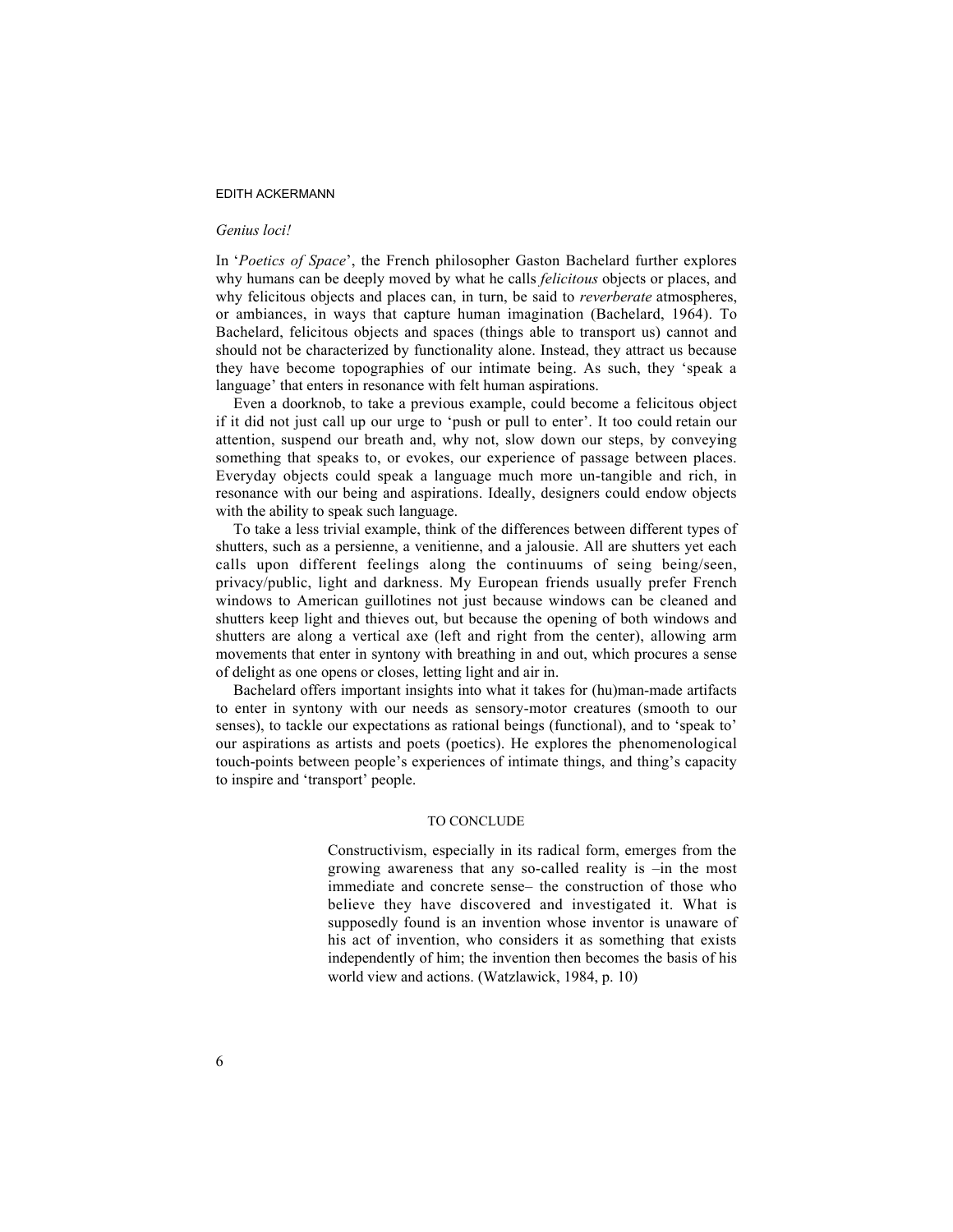This being said, not all 'constructed realities' are equally engaging, as partners or habitats. Some feel delightful while others leave us cold. Some please most of us, while others attract only a few.

Like a good conversationalist, a well-designed object is one that 'knows' how many surprises and wonders contribute to capture people's imagination. Like a narrative text, it offers "a dynamic system of competing and mutually blocking retardatory pattern" (Sternberg, 1978, p.177). In Shklovsky's words, "a narrative text is less like an elevator than a spiral staircase which, littered with toys, dog leashes, and open umbrellas, impedes our progress" (quoted by Bordwell, 1985, p. 38).

 From a pragmatic-ecological standpoint, it seems essential for designers of human-made artifacts (from educational software to playgrounds and books) to take responsibility for their products by not assuming –I caricature the constructivist's stance– that learners will use them as a Rorschach stains anyway (projective test). Designers need to acknowledge that their products will survive after them, and that it is ultimately the built artifact, rather than the builder's intentions, that becomes part of other people's cultural heritage. It is 'its' qualities that will persist to evoke or signal potential uses to newcomers who encounter them for the first time. Denying the power of places and things to impact people can bread a culture of 'not caring'.

Surely, designers cannot predict how their creations will be appropriated. What designers can, however, is be attentive to the idea that, once conceived, their creations are no longer a mere extension of themselves. Instead, they come to exist as separate entities. They gain both autonomy and an identity as 'invented realities', an integral part of the cultural landscape in which other newcomers will live and grow.

People read into artifacts because of who they are, and because artifacts offer clues. Like archeological sites or eroded landscapes, they are marked by their history, and they embody the knowledge or collective experience that went into their being (both reflecting and transcending builders' and readers' intents and aspirations). The constructivist's nightmare may well come true! Yes, human-made artifacts can call upon certain experiences and uses, and discourage others. And they sometime impose their logic, or constraints, beyond the builder's intents and any particular act of interpretation.

From an epistemological standpoint, it seems equally important for learning researchers and educators to rethink the role of accommodation in cognitive adaptation. To Piaget, we have seen, intelligence is adaptation, and adaptation is the ability to maintain the maximum of what is acquired while opening up to the maximum of novelty. Adaptation, in other words, calls for a balance between openness and closure, assimilation and accommodation.

In Piaget's own words: "Assimilation is by its very nature conservative, in the sense that its primary function is to make the unfamiliar familiar, to reduce the new to the old" (Piaget, 1954, p. 352-353). Accommodation, by contrast, shakes and decrystalizes existing schemes so that they fit to the demands of the environment. Its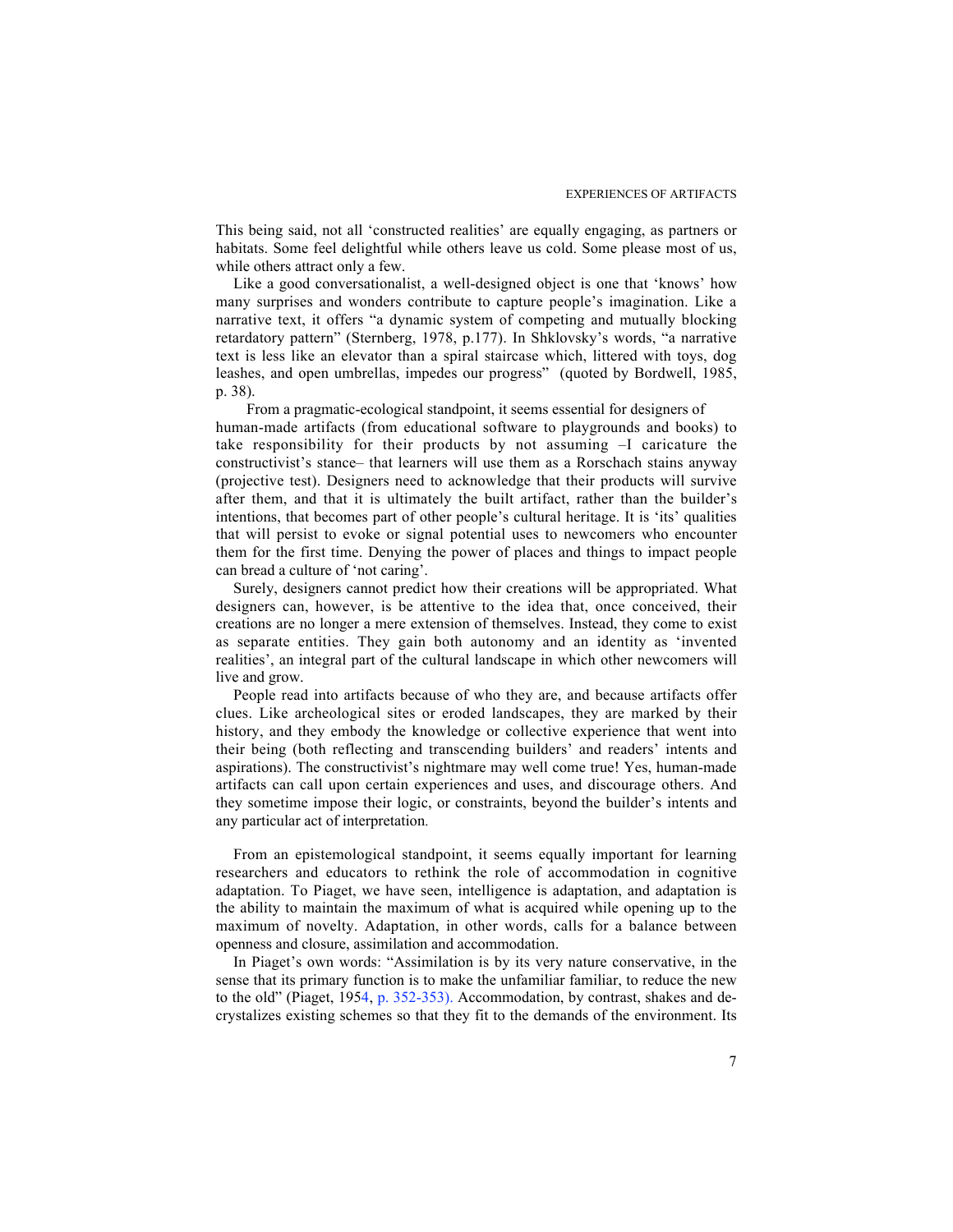primary function is to make what is familiar unfamiliar again, and to question the old by listening to the new.

Circular reaction was a term introduced by Baldwin, and used by Piaget, to refer to infants' ability to modify their activity in relation to an unexpected effect, and actively reproduce some interesting events, which were at first discovered by chance. The concept of circular reaction is a concept of major importance to psychologists. According to Flavell, the principle's value "lies in the fact that it is the device *par excellence* for making new adaptations, and of course new adaptations are the heart and soul of intellectual development at any stage" (Flavell, 1963, p. 93).

Radical constructivism, I suggest, gives more weight to the assimilatory pole of human adaptation. While this is an important contribution, especially in an intellectual climate mostly dominated by inneist or empiricist views, it is useful to remember that an organism that solely assimilates is not viable. Such an organism fails because it is insensitive to variations in the environment that may help it adjust its conceptual structures. Such an organism closes up to surface perturbations for 'blindness' to others and inconsideration for odds. Conversely, and organism that solely accommodates is at risk of disrupting its own momentary equilibrium, for an excess of openness to external solicitations. An act in which assimilation and accommodation are in balance constitutes a truly adapted act!

## **NOTES**

- The tool-maker's paradigm, according to Reddy (1993), is a far better candidate than the "conduit" metaphor to understand how meaning is built and read into form. Words are not like little wagons, which transport meaning back and forth between a sender and a receiver (who load and unload them at each end). They are more like a misty landscape, or an obscure blueprint, the contents and textures of which are filled-in by the interlocutors. The tool-maker's paradigm further suggests that people's minds are like secret gardens surrounded by big walls. In each garden, the terrain and resources available are partially shared and partly unique. Inhabitants communicate among themselves by exchanging notes (blueprints, questions, suggestions) which they annotate and reedit to come to closer understanding.
- The term 'concrétisation réfléchie' was coined by G. Céllerier (1992), who noted that Piaget had given it less thought than to 'abstraction réfléchissante'.
- To Piaget, human cognition derives from biological adaptation, yet biological adaptation is not sufficient to define human cognition. Psychological adaptation allows infants to modify their own internal states, to enlarge their field of experience, and to construct an increasingly sophisticated set of strategies to deal with ever more complex situations. Psychological adaptation implies the organism's ability to expand its activity over greater and greater distance –in space and time– and over more and more complex detours.
- Piaget broke down the biological notion of assimilation into 3 distinct forms. 1) *Reproductive assimilation* asserts that when an organism has a structure available, there is a tendency to exercise it. Its adaptive advantage is to consolidate activity through repetition. The need that triggers the behaviour is the very consolidation of the scheme itself, rather than any external stimuli. 2) *Generalizing assimilation* asserts that when an organism has a structure available, there is a tendency to exercise it in all sorts of different situations. Its adaptive advantage is to expand the experiential field. And 3) *Recognitory*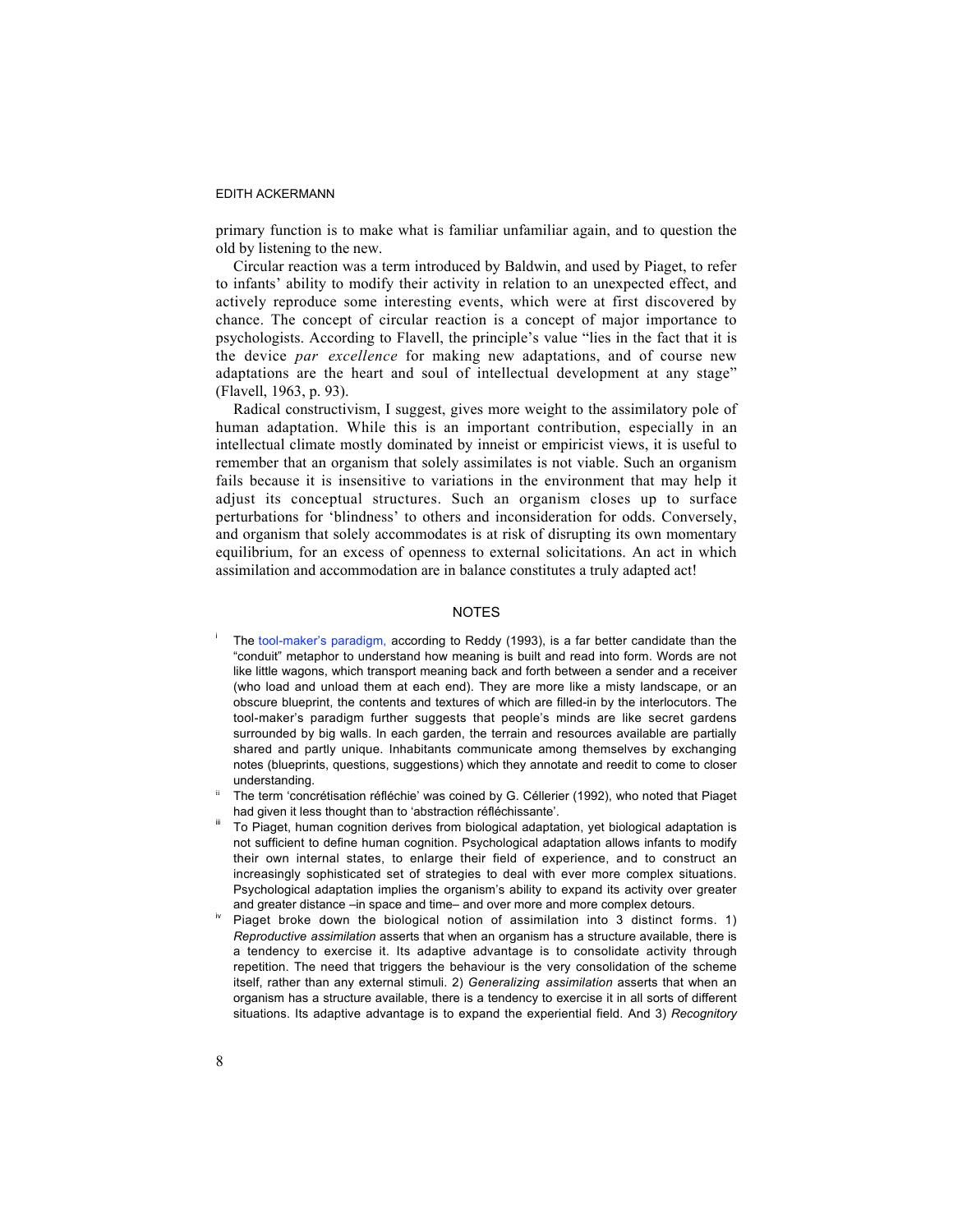#### EXPERIENCES OF ARTIFACTS

*assimilation* asserts that when an organism has a structure available, there is a tendency to incorporate the objects acted upon into the structure of the scheme. In other words, an object that has been sucked and/or touched and/or seen is recognized as a 'thing' to suck and/or to touch and/or to see. The adaptive advantage of recognitory assimilation is attribution of meaning in a very primitive sense: objects can be 'tagged' by use, and 'gauged' according to how they fit or resist usages. The 'thing to\_\_' gains both permanency and identifying features as a result of its consistent answers to given interventions.

Accommodation is the adaptive principle complementary to assimilation. It accounts for the adjustments of a scheme necessary to assure effectively the success of an action. A baby who sees the bottle and wants to reach it has to learn how to do so if the bottle is presented in a slightly different position. The adjustments necessary to succeed, despite variations in the context, are referred to as accommodation. The overall function of accommodation is to provide the baby with the possibility to adjust her/his pre-existing schemes so that they fit to the demands of the environment.

#### REFERENCES

- Ackermann, E. (2004). Constructing knowledge and transforming the world. In M. Tokoro & L. Steels (Eds.), *A learning zone of one's own: Sharing representations and flow in collaborative learning* (pp. 15-37). Amsterdam: IOS Press.
- Ackermann, E. (1996). Perspective-taking and object construction: Two keys to learning. In J. Kafai & M. Resnick (Eds*.), Constructionism in practice: Designing, thinking, and learning in a digital world* (pp. 25-37 ). Mahwah, NJ: Lawrence Erlbaum.
- Céllerier, G. (1992). Organisation et fonctionnement des schèmes. In B. Inhelder, G. Céllerier, E. Ackermann, A. Blanchet, A. Boder, D. Caprona, J.-J. Ducret & M. Saada-Robert, *Le cheminement des découvertes chez l'enfant* (pp. 255-319). Neuchatel: Delachaux et Niestlé.
- Bachelard, G. (1964/1994). *The poetics of space*. *The classic look at how we experience intimate places* (M. Jolas, trans.) (2nd edition). Boston, MA: Beacon Press.
- Bordwell, D. (1985). The viewer's activity. In *Narration in the fiction film* (pp. 29-62). Madison: University of Wisconsin Press.

Flavell, J. (1963). *The developmental psychology of Jean Piaget*. Princeton, NJ: D. Van Nostrand.

Goodman, N. (1978). *Ways of worldmaking*. Indianapolis, IN: Hackett.

Habraken, J. (1985). *The appearance of form*. Cambridge, MA: Awater Press.

Norman, D. (1988). *The design of everyday things*. New York: Doubleday Currency Editions.

Piaget, J. (1937/1973). *La construction du réel chez l'enfant* (5th edition). Neuchâtel: Delachaux et Niestlé.

Piaget, J. (1954). *The origins of intelligence in children* (M. Cook, trans.). New York: International Universities Press.

Reddy, M. (1993) The conduit metaphor. A case of frame conflict in our language about language. In A. Ortony (Ed.), *Metaphor and thought* (pp. 284-324). Cambridge, MA: Cambridge University.

Schön, D. (1983). *The Reflective practitioner: How professionals think in action.* New York: Basic Books.

Sternberg, M. (1978)nExpositional modes and temporary ordering in fiction. Baltimore: John Hopkins University Press.

Valéry, P. (1940). The course in poetics: First lesson. *Southern Review*, *5*(3), pp. 92-107 Watzlawick, P. (1984). *The invented reality*. New York: Norton.

Acknowledgements